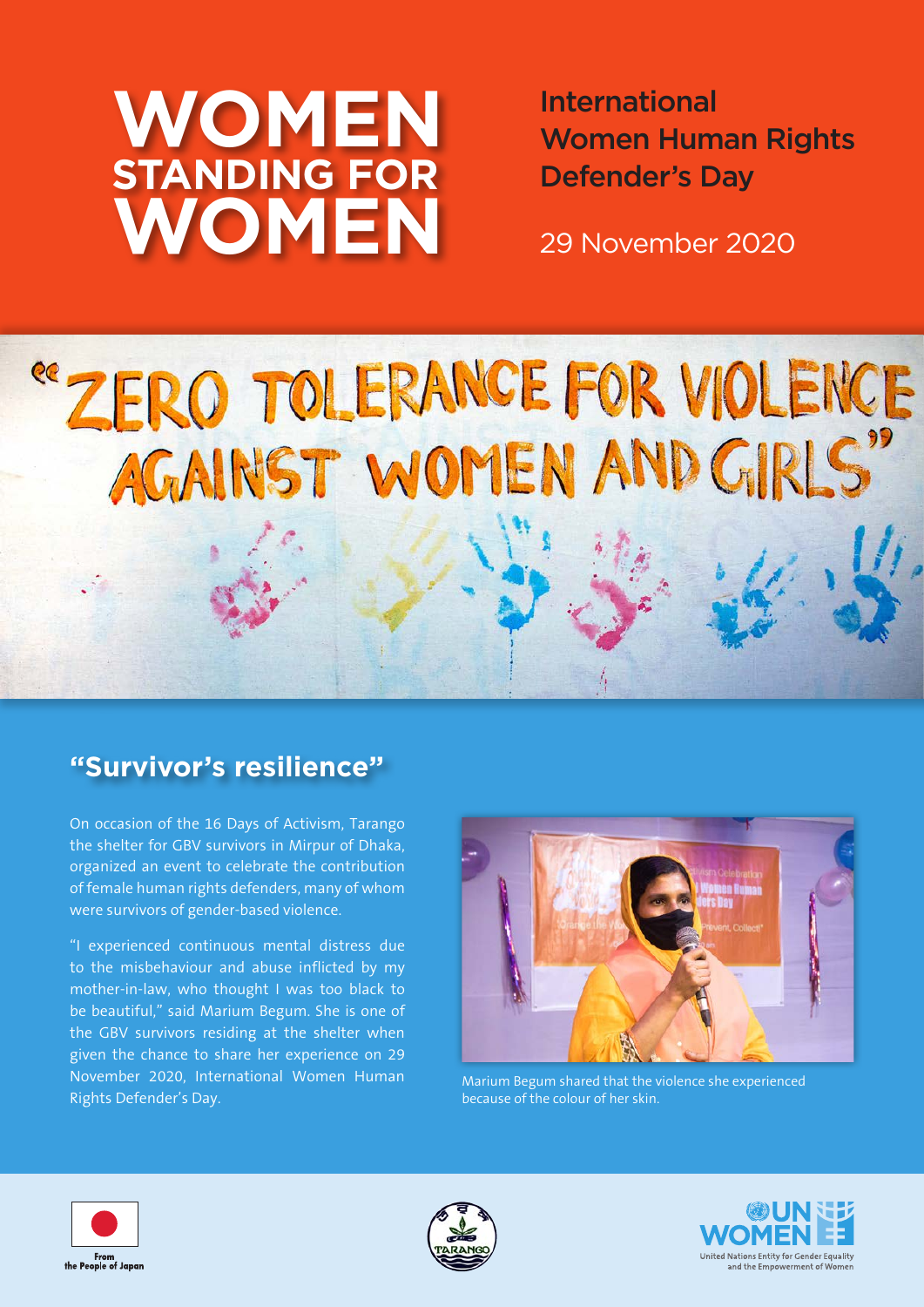# **Girls inform community about Covid-19 prevention measures**

The program gave opportunity to GBV survivors to tell their stories as well as to hear from influential leaders such as the local Imam, high school principal and Ward Counsellor about their commitment to eliminate GBV and uphold human rights.



Adolescent girls ensured covid-19 prevention measures at the event

Members of adoloscent girls club of Tarango facilitated the dissemination of COVID-19 and Gender-Based Violence (GBV) related information. For the first time, discourse was opened with human rights defenders, community elites and survivors present together. They spotlighted the collective suffering of women and girls in their home, school as well as public spaces. Keeping COVID- 19 adaptability in focus, coping strategies and health guidelines were also shared.

The women and girls at the shelter suppose that their present reality constitutes safety, protection and belonging. This was not always the case. Many never had the good fortune to attend school or any vocational training.

"Every day, I woke up and put on my school uniform hoping that my husband and in-laws had changed their mind about me attending school," said Putul who was a child bride at age seven.

# **Men's and boys' engagement**



Mr. Firoz Kibria, principal of local School expressed his heartfelt commitment towards ending violence against girls.

Ward Councilor Mr. Abu Taher of Mirpur Ward No-10, Ms. Kohinoor Yeasmin, CEO of Tarango, Mr. Abul Awal, Imam-Lalkuthi Big Mosque and Mr. Firoz Kibria,Principal- Kabi Nazrul School were present at the event. "I urge you to ask yourselves, what is the root cause of violence? Perhaps it is because men and boys don't learn how to respect women and girls from an early age? Perhaps they don't see equality, kindness and empathy at home? It is our collective responsibility to engage with this issue. We would be mistaken to think that women's issues are their own to resolve. It takes an entire community and all generations alive to reverse this pervasive problem. And I commit to do my part by raising awareness within our school community," said Mr.Firoz Kibria, principal of Kazi Nazrul Islam **School**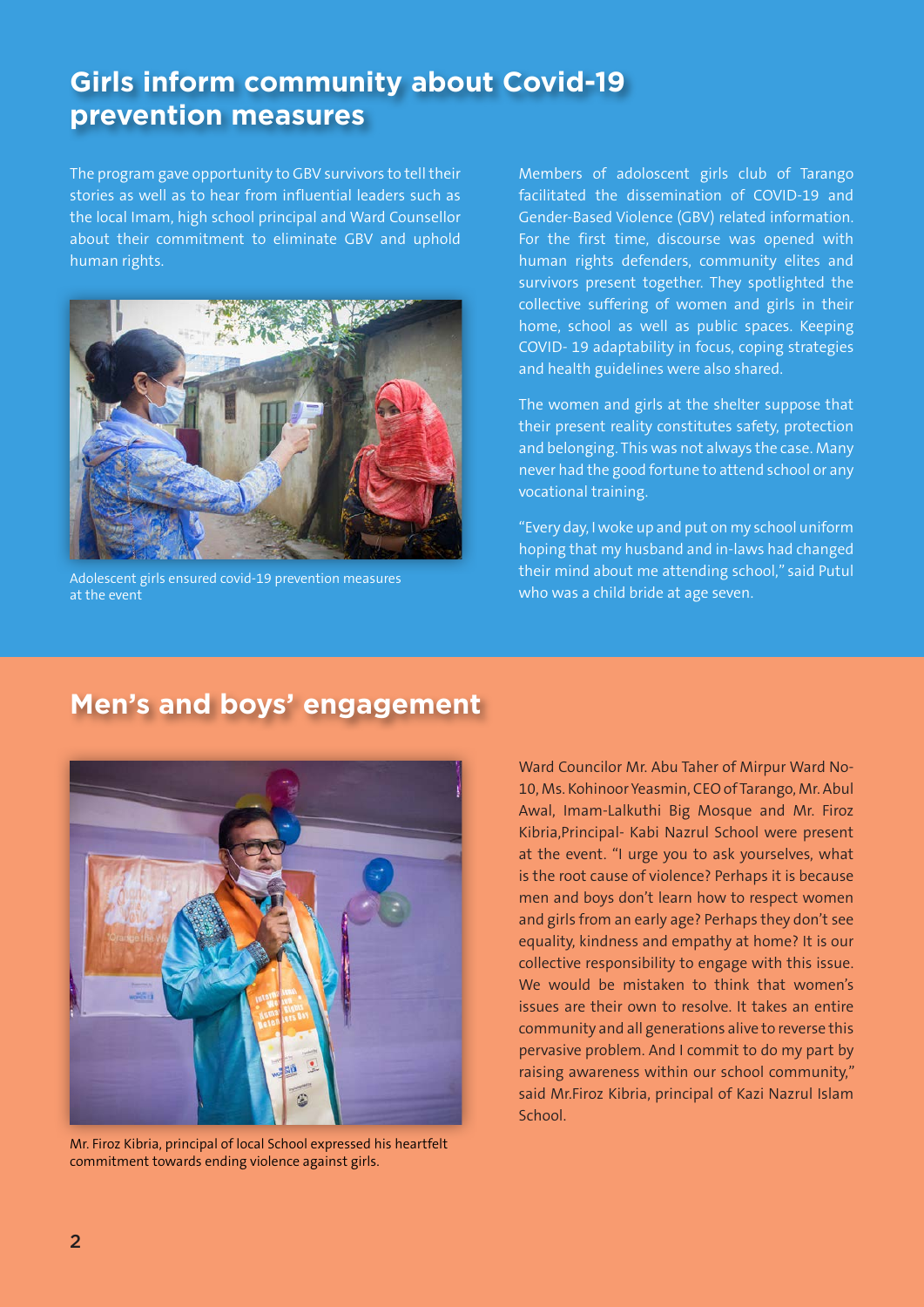### **Local imam urges community's support**

"Our Prophet Muhammad (PBUH) was a pioneer of women's rights! It is outrageous that we are still having to convince society about the worth of the girl child in the so-called modern era we are living in," stated Mr. Abul Awal, Imam-Lalkuthi Big Mosque.

He expressed deep grievance at the level of violence seen in the community and stressed that this should never be the case. He mentioned that when boys and girls are given equal opportunities, their potential will always equal each other.



GBV survivors participated in the event maintaining COVID hygiene and social distancing rules.

## **Survivors as agents of change**

Rehabilitation has transformed the lives of women and girls living at the women's shelter. They receive overnight accommodation along with medical care and psychosocial support. Not only are they back on their feet now, they are also fending for their children and standing by other survivors through their dutiful service in the community. The adolescent girls club regularly holds community outreach programs and impart life-saving information on assistance available and regarding essential services in the area. Vocational training such as sewing and knitting, as well as financial literacy and general awareness has given many women the opportunity to not just recover from the trauma of abuse but become financially independent.

Many survivors of GBV are now human rights defenders themselves. Marium Begum and Putul are both providing support to run the shelter. They help new arrivals to adjust. Previously they used to feel victimized but mentioned that they feel rather confident presently. The belief that they can improve others' lives through their own resilience and effort keep them going. It then came as no surprise that they presented a powerful group dance carrying placards for community awareness on COVID-19 prevention measures and GBV. The place was bombarded with messages on available hotlines and services. The women and girls are calling for urgent community action and responsible behaviour. Their example makes it evident that the empowerment of women and girls benefits a whole community, the fruits of which are enjoyed by all.



Adolescent girls shared important Covid-19 awareness messages,and ensured safety at the entrance of the premises.